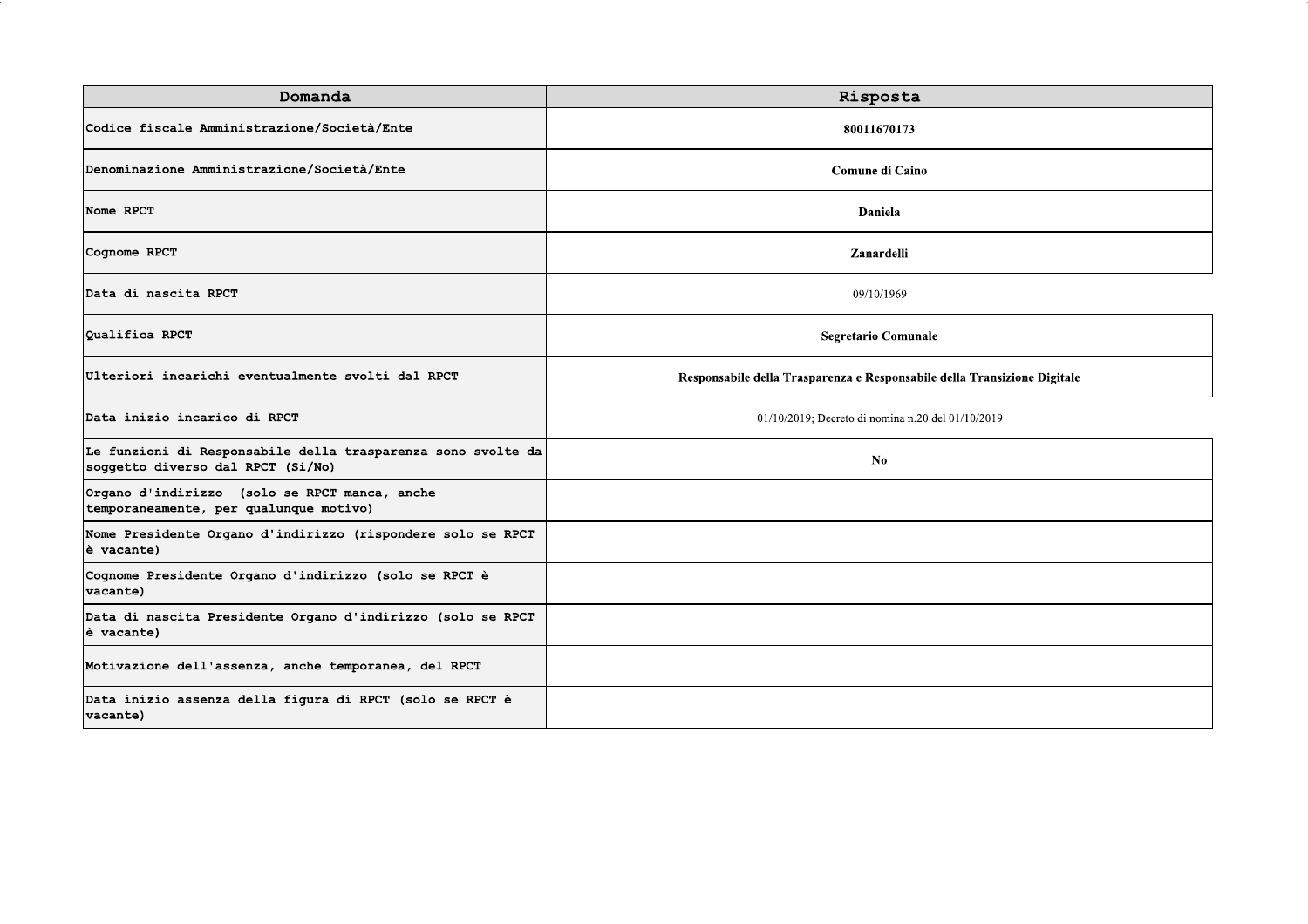| ID  | Domanda                                                                                                                                                                                                                     | Risposta (Max 2000 caratteri)                                                                                                                                                                                                                                                                                                                                                                                                                                                                                                                                                                                                                                                                                                                                                                         |
|-----|-----------------------------------------------------------------------------------------------------------------------------------------------------------------------------------------------------------------------------|-------------------------------------------------------------------------------------------------------------------------------------------------------------------------------------------------------------------------------------------------------------------------------------------------------------------------------------------------------------------------------------------------------------------------------------------------------------------------------------------------------------------------------------------------------------------------------------------------------------------------------------------------------------------------------------------------------------------------------------------------------------------------------------------------------|
|     | CONSIDERAZIONI GENERALI SULL'ATTUAZIONE DEL PIANO TRIENNALE DI<br>PREVENZIONE DELLA CORRUZIONE E DELLA TRASPARENZA (PTPCT) E SUL<br>RUOLO DEL RESPONSABILE DELLA PREVENZIONE DELLA CORRUZIONE E<br>DELLA TRASPARENZA (RPCT) |                                                                                                                                                                                                                                                                                                                                                                                                                                                                                                                                                                                                                                                                                                                                                                                                       |
|     | <b>IStato di attuazione del PTPCT</b> - Valutazione sintetica del<br>livello effettivo di attuazione del PTPCT, indicando i fattori<br>che hanno favorito il buon funzionamento del sistema                                 | Il livello di attuazione del vigente PTPC può considerarsi complessivamente buono. Il risultato è stato raggiunto grazie alla progressiva sensibilizzazione<br>sul tema del personale dipendente che, compatibilmente coi carichi di lavoro, si è impegnato per rispettare le misure previste nei procedimenti<br>amministrativi di propria competenza. Non ci sono mai state segnalazioni di comportamenti sospetti in tema di corruzione ed, in generale, di abusi di<br>ufficio. In sostanza, l'adozione del PTPC ha rappresentato un'occasione per condividere e cristallizzare regole di comportamento ed accorgimenti da<br>attuare nell'ambito dell'attività amministrativa.                                                                                                                   |
| 1.B | Aspetti critici dell'attuazione del PTPCT - Qualora il PTPCT<br>sia stato attuato parzialmente, indicare le principali<br>motivazioni dello scostamento tra le misure attuate e le misure<br>previste dal PTPCT             | Esiguità del personale in servizio presso l'ente, che da un lato rende impraticabile la rotazione degli incarichi e, dall'altro lato, difficile dedicare il tempo<br>necessario al costante monitoraggio delle misure anticorruzione. Anche il monitoraggio dei tempi dei procedimenti si è evidenziato quale ulteriore aspetto<br>critico, data la non completa informatizzazione dei flussi procedimentali. Lo scarso numero di risorse interne e la complessità degli adempimenti rende più<br>difficile l'adempienza dei termini di conclusione dei procedimenti. Queste criticità sono in parte ovviate dall'impegno e dal senso di responsabilità dei<br>dipendenti.                                                                                                                            |
|     | Ruolo del RPCT - Valutazione sintetica del ruolo di impulso e<br>1.C coordinamento del RPCT rispetto all'attuazione del PTPCT,<br>individuando i fattori che ne hanno supportato l'azione                                   | Il RPC ha avviato, compatibilmente con gli impegni dovuti alla sua presenza nei diversi Comuni della Convenzione di Segretaria, le misure le misure<br>previste nel PTPC. Costante comunicazione, confronto ed aggiornamento con i responsabili dei procedimenti, oltre che coordinamento dell'attività degli<br>uffici hanno concorso a creare, di fatto, un monitoraggio sulle attività poste in essere. Il piano relazionale è immediato e per lo più verbale in quanto negli<br>Enti di più ridotte dimensioni esiste un rapporto di collaborazione più stretto col personale, che facilita l'indirizzo ed il confronto. Il personale dipendente,<br>impegnato dai molteplici adempimenti ed innovazioni normative, ha potuto fornire il proprio supporto, compatibilmente coi carichi di lavoro. |
|     | Aspetti critici del ruolo del RPCT - Illustrare i fattori che<br>1.D hanno ostacolato l'azione di impulso e coordinamento del RPCT<br>rispetto all'attuazione del PTPCT                                                     | Il Ruolo d'impulso e coordinamento del RPC risente inevitabilmente del ruolo ricoperto dal RPC - Segretario comunale, che attualmente svolge il proprio<br>lavoro in convenzione fra più Comuni e che, negli enti di piccole dimensioni, svolge contemporaneamente anche il ruolo di RPC, di Responsabile<br>Trasparenza, di Responsabile di Area e Nucleo di Valutazione. In questo Comune il Segretario Comunale è stato nominato anche Responsabile della<br>Transizione Digitale. In tale contesto, al quale va aggiunto il ridotto numero di risorse umane e finanaziarie, diventa difficoltoso assolvere compiutamente<br>al forte carico di adempimenti previsti dalla normativa anticorruzione e trasparenza.                                                                                 |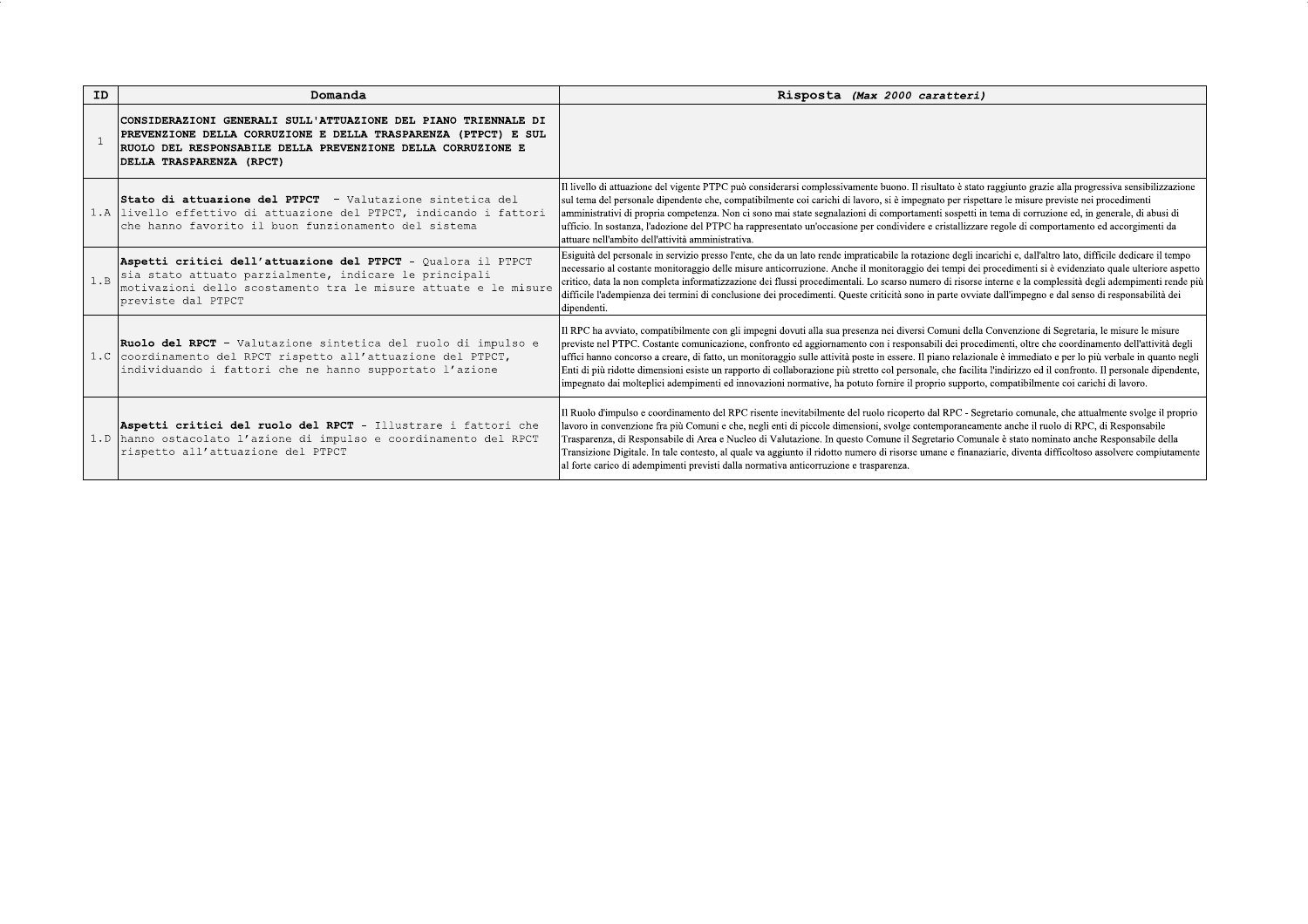SCHEDA PER LA PREDISPOSIZIONE ENTRO IL 31/01/2022 DELLA RELAZIONE ANNUALE DEL RESPONSABILE DELLA PREVENZIONE DELLA CORRUZIONE E DELLA TRASPARENZA La presente scheda è compilata dal RPCT delle pubbliche amministrazioni relativamente all'attuazione del PTPCT 2021 e pubblicata sul sito istituzionale dell'amministrazione.

Le società e gli altri enti di diritto privato in controllo pubblico nonché gli enti pubblici economici utilizzano, per quanto compatibile, la presente scheda con riferimento alle misure anticorruzione adottate in base al PNA 2019 (Delibera Anac n. 1064 del 13 novembre 2019).

| ID    | Domanda                                                                                                                                                                                                                                                                                                                                                                                                                       | Risposta<br>(selezionare dal menù a tendina<br>un'opzione di risposta oppure<br>inserire il valore richiesto) | Ulteriori Informazioni<br>(Max 2000 caratteri)                                                                                                                                                                                                                                                                                                                                                                                                                                                                                                                                                                                                                                                                                                                                                                                                                                                                                                                                                                                                                                                    |
|-------|-------------------------------------------------------------------------------------------------------------------------------------------------------------------------------------------------------------------------------------------------------------------------------------------------------------------------------------------------------------------------------------------------------------------------------|---------------------------------------------------------------------------------------------------------------|---------------------------------------------------------------------------------------------------------------------------------------------------------------------------------------------------------------------------------------------------------------------------------------------------------------------------------------------------------------------------------------------------------------------------------------------------------------------------------------------------------------------------------------------------------------------------------------------------------------------------------------------------------------------------------------------------------------------------------------------------------------------------------------------------------------------------------------------------------------------------------------------------------------------------------------------------------------------------------------------------------------------------------------------------------------------------------------------------|
| 2     | GESTIONE DEL RISCHIO                                                                                                                                                                                                                                                                                                                                                                                                          |                                                                                                               |                                                                                                                                                                                                                                                                                                                                                                                                                                                                                                                                                                                                                                                                                                                                                                                                                                                                                                                                                                                                                                                                                                   |
|       | Indicare se è stato effettuato il monitoraggio di<br>2.A tutte le misure, generali e specifiche,<br>individuate nel PTPCT (domanda facoltativa)                                                                                                                                                                                                                                                                               |                                                                                                               | Il monitoraggio, nel periodo di riferimento è stato effettuato in base al principio della prevalenza della sostanza sulla<br>forma, cioè mediante una supervisione (compatibilmente con i carichi di lavoro) dell'attività amministrativa,<br>accompagnata dalla condivisione e dal confronto con i Responsabili dei servizi; il confronto è avvenuto tramite<br>scambio di informazioni, controllo a campione dei provvedimenti tramite il vigente sistema dei controlli interni e il<br>monitoraggio riguardo agli adempimenti in tema di pubblicazione dei dati. La maggiore criticità riscontrata è stata il<br>non sufficiente livello di informatizzazione del flusso dei dati. In sintesi sono solo state riscontrate alcune difficoltà<br>pratiche di attuazione delle misure con gli strumenti tecnici a disposizione, date anche le piccole dimensioni dell'Ente.<br>Si è richiesto con nota prot. 7296 del 22/11/2021 ai responsabili di Area di relazionare in merito a situazioni di<br>potenziale conflitto di interesse nell'ambito del monitoraggio annuale da parte del R.P.C.T. |
| 2.A.4 | Se non è stato effettuato il monitoraggio,<br>indicare le motivazioni del mancato svolgimento                                                                                                                                                                                                                                                                                                                                 |                                                                                                               |                                                                                                                                                                                                                                                                                                                                                                                                                                                                                                                                                                                                                                                                                                                                                                                                                                                                                                                                                                                                                                                                                                   |
| 2.B   | Indicare in quali delle sequenti aree si sono<br>verificati eventi corruttivi e indicarne il<br>numero (più risposte sono possibili).<br>(Riportare le fattispecie penali, anche con<br>procedimenti pendenti e gli eventi corruttivi e<br>le condotte di natura corruttiva come definiti<br>nel PNA 2019 ( $\S$ 2), nella delibera n. 215 del 26<br>marzo 2019 ( § 3.3.) e come mappati nei PTPCT<br>delle amministrazioni): |                                                                                                               |                                                                                                                                                                                                                                                                                                                                                                                                                                                                                                                                                                                                                                                                                                                                                                                                                                                                                                                                                                                                                                                                                                   |
|       | 2.B.1 Acquisizione e gestione del personale                                                                                                                                                                                                                                                                                                                                                                                   |                                                                                                               |                                                                                                                                                                                                                                                                                                                                                                                                                                                                                                                                                                                                                                                                                                                                                                                                                                                                                                                                                                                                                                                                                                   |
|       | 2.B.2 Contratti pubblici                                                                                                                                                                                                                                                                                                                                                                                                      |                                                                                                               |                                                                                                                                                                                                                                                                                                                                                                                                                                                                                                                                                                                                                                                                                                                                                                                                                                                                                                                                                                                                                                                                                                   |
|       | Provvedimenti ampliativi della sfera giuridica<br>2.B.3 dei destinatari privi di effetto economico<br>diretto ed immediato per il destinatario                                                                                                                                                                                                                                                                                |                                                                                                               |                                                                                                                                                                                                                                                                                                                                                                                                                                                                                                                                                                                                                                                                                                                                                                                                                                                                                                                                                                                                                                                                                                   |
|       | Provvedimenti ampliativi della sfera giuridica<br>2.B.4 dei destinatari con effetto economico diretto ed<br>immediato per il destinatario                                                                                                                                                                                                                                                                                     |                                                                                                               |                                                                                                                                                                                                                                                                                                                                                                                                                                                                                                                                                                                                                                                                                                                                                                                                                                                                                                                                                                                                                                                                                                   |
|       | 2.B.5 Affari legali e contenzioso                                                                                                                                                                                                                                                                                                                                                                                             |                                                                                                               |                                                                                                                                                                                                                                                                                                                                                                                                                                                                                                                                                                                                                                                                                                                                                                                                                                                                                                                                                                                                                                                                                                   |
| 2.B.6 | Incarichi e Nomine                                                                                                                                                                                                                                                                                                                                                                                                            |                                                                                                               |                                                                                                                                                                                                                                                                                                                                                                                                                                                                                                                                                                                                                                                                                                                                                                                                                                                                                                                                                                                                                                                                                                   |
| 2.B.7 | Gestione delle entrate, delle spese e del<br>patrimonio                                                                                                                                                                                                                                                                                                                                                                       |                                                                                                               |                                                                                                                                                                                                                                                                                                                                                                                                                                                                                                                                                                                                                                                                                                                                                                                                                                                                                                                                                                                                                                                                                                   |
|       | 2.B.8 Aree di rischio ulteriori (elencare quali)                                                                                                                                                                                                                                                                                                                                                                              |                                                                                                               |                                                                                                                                                                                                                                                                                                                                                                                                                                                                                                                                                                                                                                                                                                                                                                                                                                                                                                                                                                                                                                                                                                   |
|       | 2.B.9 Non si sono verificati eventi corruttivi                                                                                                                                                                                                                                                                                                                                                                                |                                                                                                               |                                                                                                                                                                                                                                                                                                                                                                                                                                                                                                                                                                                                                                                                                                                                                                                                                                                                                                                                                                                                                                                                                                   |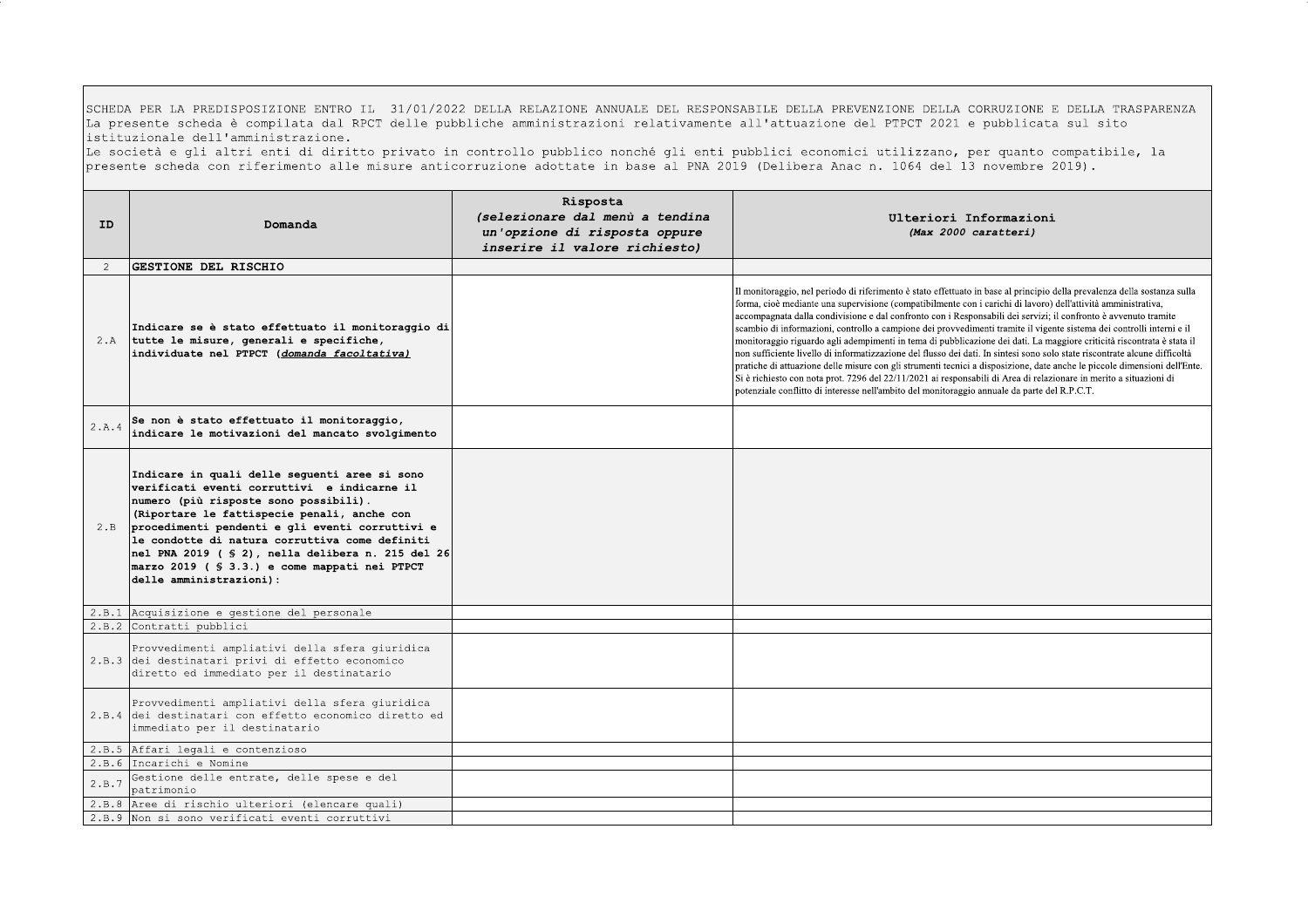| 2.C            | Se si sono verificati eventi corruttivi, indicare<br>se nel PTPCT 2021 erano state previste misure per<br>il loro contrasto                    |                                                                                                                                                        |                                                                                                                                                                                                                                                                                                                                                                                                                                                                                |
|----------------|------------------------------------------------------------------------------------------------------------------------------------------------|--------------------------------------------------------------------------------------------------------------------------------------------------------|--------------------------------------------------------------------------------------------------------------------------------------------------------------------------------------------------------------------------------------------------------------------------------------------------------------------------------------------------------------------------------------------------------------------------------------------------------------------------------|
| 2.E            | Indicare se sono stati mappati i processi secondo<br>quanto indicato nell'Allegato 1 al PNA 2019 (\$<br>3.2.                                   | Si, tutti                                                                                                                                              |                                                                                                                                                                                                                                                                                                                                                                                                                                                                                |
| $2 \cdot F$    | Se sono stati mappati i processi indicare se<br>afferiscono alle seguenti aree:                                                                | si                                                                                                                                                     |                                                                                                                                                                                                                                                                                                                                                                                                                                                                                |
| 2.F.1          | Contratti pubblici                                                                                                                             | $S_{\perp}$                                                                                                                                            |                                                                                                                                                                                                                                                                                                                                                                                                                                                                                |
| 2.F.2          | Incarichi e nomine                                                                                                                             | $s_{1}$                                                                                                                                                |                                                                                                                                                                                                                                                                                                                                                                                                                                                                                |
|                | Provvedimenti ampliativi della sfera giuridica<br>2.F.3 dei destinatari privi di effetto economico<br>diretto ed immediato per il destinatario | $S_{1}$                                                                                                                                                |                                                                                                                                                                                                                                                                                                                                                                                                                                                                                |
|                | Provvedimenti ampliativi della sfera giuridica<br>2.F.4 dei destinatari con effetto economico diretto ed Si<br>immediato per il destinatario   |                                                                                                                                                        |                                                                                                                                                                                                                                                                                                                                                                                                                                                                                |
|                | 2.F.5 Acquisizione e gestione del personale                                                                                                    | Si                                                                                                                                                     |                                                                                                                                                                                                                                                                                                                                                                                                                                                                                |
| 2.G            | Indicare se il PTPCT è stato elaborato in<br>collaborazione con altre amministrazioni<br>(domanda facoltativa)                                 | No.                                                                                                                                                    |                                                                                                                                                                                                                                                                                                                                                                                                                                                                                |
| $\mathbf{3}$   | <b>MISURE SPECIFICHE</b>                                                                                                                       |                                                                                                                                                        |                                                                                                                                                                                                                                                                                                                                                                                                                                                                                |
| 3.A            | Indicare se sono state attuate misure specifiche<br>oltre a quelle generali                                                                    | No, non era previsto dal PTPCT con riferimento all'anno 2021                                                                                           | Il piano 2021/2023 non ha individuato ulteriori specifiche misure da attuare.                                                                                                                                                                                                                                                                                                                                                                                                  |
| 3.B.           | Indicare quali sono le tre principali misure<br>specifiche attuate<br>(domanda facoltativa)                                                    |                                                                                                                                                        |                                                                                                                                                                                                                                                                                                                                                                                                                                                                                |
| $\overline{4}$ | <b>TRASPARENZA</b>                                                                                                                             |                                                                                                                                                        |                                                                                                                                                                                                                                                                                                                                                                                                                                                                                |
| 4.A            | Indicare se è stato informatizzato il flusso per<br>alimentare la pubblicazione dei dati nella<br>sezione "Amministrazione trasparente"        | No, la misura non era prevista dal PTPCT con riferimento all'anno<br>2021                                                                              | Il popolamento dell'Amministrazione Trasparente avviene in modo più manuale.                                                                                                                                                                                                                                                                                                                                                                                                   |
| 4.B            | Indicare se il sito istituzionale, relativamente<br>alla sezione "Amministrazione trasparente", ha<br>l'indicatore delle visite                | No (indicare se non è presente il contatore<br>delle visite)                                                                                           |                                                                                                                                                                                                                                                                                                                                                                                                                                                                                |
| 4.C            | Indicare se sono pervenute richieste di accesso<br>civico "semplice"                                                                           | no.                                                                                                                                                    |                                                                                                                                                                                                                                                                                                                                                                                                                                                                                |
| 4.D            | Indicare se sono pervenute richieste di accesso<br>civico "generalizzato"                                                                      | Sì (riportare il numero complessivo di<br>richieste pervenute e, se disponibili, i<br>settori interessati dalle richieste di accesso<br>generalizzato) | n. 1 Area Tecnica                                                                                                                                                                                                                                                                                                                                                                                                                                                              |
| 4.E            | Indicare se è stato istituito il registro degli<br>accessi                                                                                     | Sì (se disponibili, indicare i settori delle richieste)                                                                                                | Area Tecnica e area Servizi alla persona.                                                                                                                                                                                                                                                                                                                                                                                                                                      |
| 4.F            | E' rispettata l'indicazione che prevede di<br>riportare nel registro l'esito delle istanze<br>(domanda facoltativa)                            | $s_{1}$                                                                                                                                                |                                                                                                                                                                                                                                                                                                                                                                                                                                                                                |
| 4. G           | Indicare se sono stati svolti monitoraggi sulla<br>pubblicazione dei dati                                                                      | Sì (indicare la periodicità dei monitoraggi e specificare se essi hanno<br>riguardato la totalità oppure un campione di obblighi)                      | monitoraggi vengono effettuati nel tempo disponibile, senza predefinita periodicità. Il dettaglio e l'individuazione<br>precisano tutte le tipologie di dati che l'ente è chiamato a pubblicare, le tempistiche ed i soggetti responsabili sono<br>contenuti nel PTPC; i responsabili devono presidiare la trasmissione dei flussi informativi di loro competenza, devono<br>trasmettere i dati per la successiva pubblicazione e supportare il RPCT in tutti gli adempimenti. |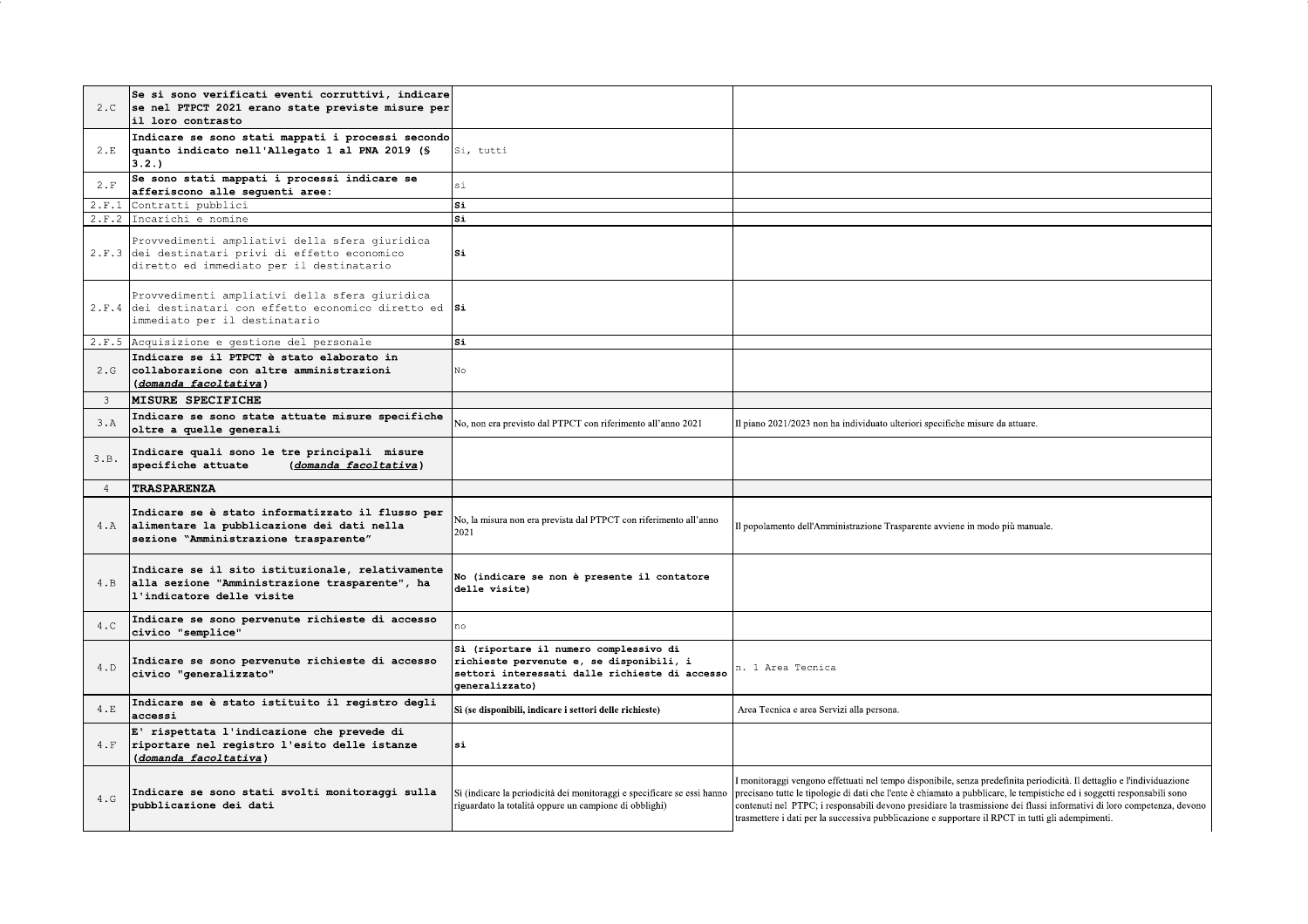| 4.H            | Formulare un giudizio sul livello di adempimento<br>degli obblighi di trasparenza indicando quali<br>sono le principali inadempienze riscontrate<br>nonché i principali fattori che rallentano<br>l'adempimento                                                                         |                                                                           | Il livello di trasparenza e di adempimento nelle pubblicazioni è complessivamente buono. Margini di miglioramento<br>sono rinvenibili nella tempestività della pubblicazione dei dati. I principali fattori che rallentano l'adempimento sono:<br>l'esiguità delle risorse a disposizione e ridotto livello di informatizzazione del flusso di dati, nonchè la mancanza di<br>automatismi nella pubblicazione dei dati nelle relative sezioni. |
|----------------|-----------------------------------------------------------------------------------------------------------------------------------------------------------------------------------------------------------------------------------------------------------------------------------------|---------------------------------------------------------------------------|------------------------------------------------------------------------------------------------------------------------------------------------------------------------------------------------------------------------------------------------------------------------------------------------------------------------------------------------------------------------------------------------------------------------------------------------|
| -5             | FORMAZIONE DEL PERSONALE                                                                                                                                                                                                                                                                |                                                                           |                                                                                                                                                                                                                                                                                                                                                                                                                                                |
| 5.A            | Indicare se è stata erogata la formazione<br>dedicata specificamente alla prevenzione della<br>corruzione                                                                                                                                                                               |                                                                           | Corso da remoto rivolto al personale e tenuto dalla società Myo Spa.                                                                                                                                                                                                                                                                                                                                                                           |
| 5.B            | Se non è stata erogata la formazione in materia<br>di prevenzione della corruzione, indicare le<br>ragioni della mancata erogazione                                                                                                                                                     |                                                                           |                                                                                                                                                                                                                                                                                                                                                                                                                                                |
| $5.E$          | Se è stata erogata la formazione in materia di<br>prevenzione della corruzione indicare se ha<br>riquardato, in particolare:<br>(domanda facoltativa)                                                                                                                                   |                                                                           |                                                                                                                                                                                                                                                                                                                                                                                                                                                |
| 5.E.1          | Etica ed integrità                                                                                                                                                                                                                                                                      |                                                                           |                                                                                                                                                                                                                                                                                                                                                                                                                                                |
| 5.E.2          | I contenuti dei codici di comportamento<br>I contenuti del PTPCT                                                                                                                                                                                                                        | $S_{1}$                                                                   |                                                                                                                                                                                                                                                                                                                                                                                                                                                |
| 5.E.3<br>5.E.4 | Processo di gestione del rischio                                                                                                                                                                                                                                                        |                                                                           |                                                                                                                                                                                                                                                                                                                                                                                                                                                |
| 5.C            | Se è stata erogata la formazione in materia di<br>prevenzione della corruzione, indicare quali<br>soggetti tra i seguenti hanno svolto le docenze:                                                                                                                                      |                                                                           |                                                                                                                                                                                                                                                                                                                                                                                                                                                |
| 5.C.1          | SNA<br>Università                                                                                                                                                                                                                                                                       | No<br>No                                                                  |                                                                                                                                                                                                                                                                                                                                                                                                                                                |
| 5.C.2          |                                                                                                                                                                                                                                                                                         |                                                                           |                                                                                                                                                                                                                                                                                                                                                                                                                                                |
| 5.C.3          | Altro soggetto pubblico (specificare quali)                                                                                                                                                                                                                                             | No                                                                        |                                                                                                                                                                                                                                                                                                                                                                                                                                                |
| 5.C.4          | Soggetto privato (specificare quali)                                                                                                                                                                                                                                                    | Si                                                                        | Società Myo Spa                                                                                                                                                                                                                                                                                                                                                                                                                                |
|                | 5.C.5 Formazione in house                                                                                                                                                                                                                                                               | <b>No</b>                                                                 |                                                                                                                                                                                                                                                                                                                                                                                                                                                |
|                | 5.C.6 Altro (specificare quali)                                                                                                                                                                                                                                                         |                                                                           |                                                                                                                                                                                                                                                                                                                                                                                                                                                |
| 5.D            | Se è stata erogata la formazione in materia di<br>prevenzione della corruzione, formulare un<br>qiudizio sulla formazione erogata con particolare<br>riferimento all'appropriatezza di destinatari e<br>contenuti, sulla base di eventuali questionari<br>somministrati ai partecipanti |                                                                           | La Formazione è stata appropriata sia nei contenuti sia per il grado di approfondimento. Si è concentrata sia sulla teoria<br>che su esempi pratici.                                                                                                                                                                                                                                                                                           |
| 6              | ROTAZIONE DEL PERSONALE                                                                                                                                                                                                                                                                 |                                                                           |                                                                                                                                                                                                                                                                                                                                                                                                                                                |
| 6.A            | Indicare il numero di unità di personale<br>dipendente di cui è composta l'amministrazione:                                                                                                                                                                                             |                                                                           |                                                                                                                                                                                                                                                                                                                                                                                                                                                |
| 6.A.I          | Numero dirigenti o equiparati                                                                                                                                                                                                                                                           | 2 titolari di Posizione Organizzativa                                     | Ente privo di dirigenti.                                                                                                                                                                                                                                                                                                                                                                                                                       |
|                | 6.A.2 Numero non dirigenti o equiparati                                                                                                                                                                                                                                                 | 5 dipendenti                                                              |                                                                                                                                                                                                                                                                                                                                                                                                                                                |
| 6.B            | Indicare se nell'anno 2021 è stata effettuata la<br>rotazione dei dirigenti come misura di<br>prevenzione del rischio                                                                                                                                                                   | No, la misura non era prevista dal PTPCT con riferimento all'anno<br>2021 | Il piano già dichiarava l'impossibilità di effettuare la rotazione per l'assoluta esiguità della dotazione organica e<br>'infungibilità delle professionalità, pena l'impossibilità di garantire l'erogazione dei servizi. Il RPCT con nota prot.<br>7295 del 22/11/2021 ha in ogni caso emanato nei confronti dei responsabili di settore una circolare contentente misure<br>alternative alla rotazione del personale dipendente.            |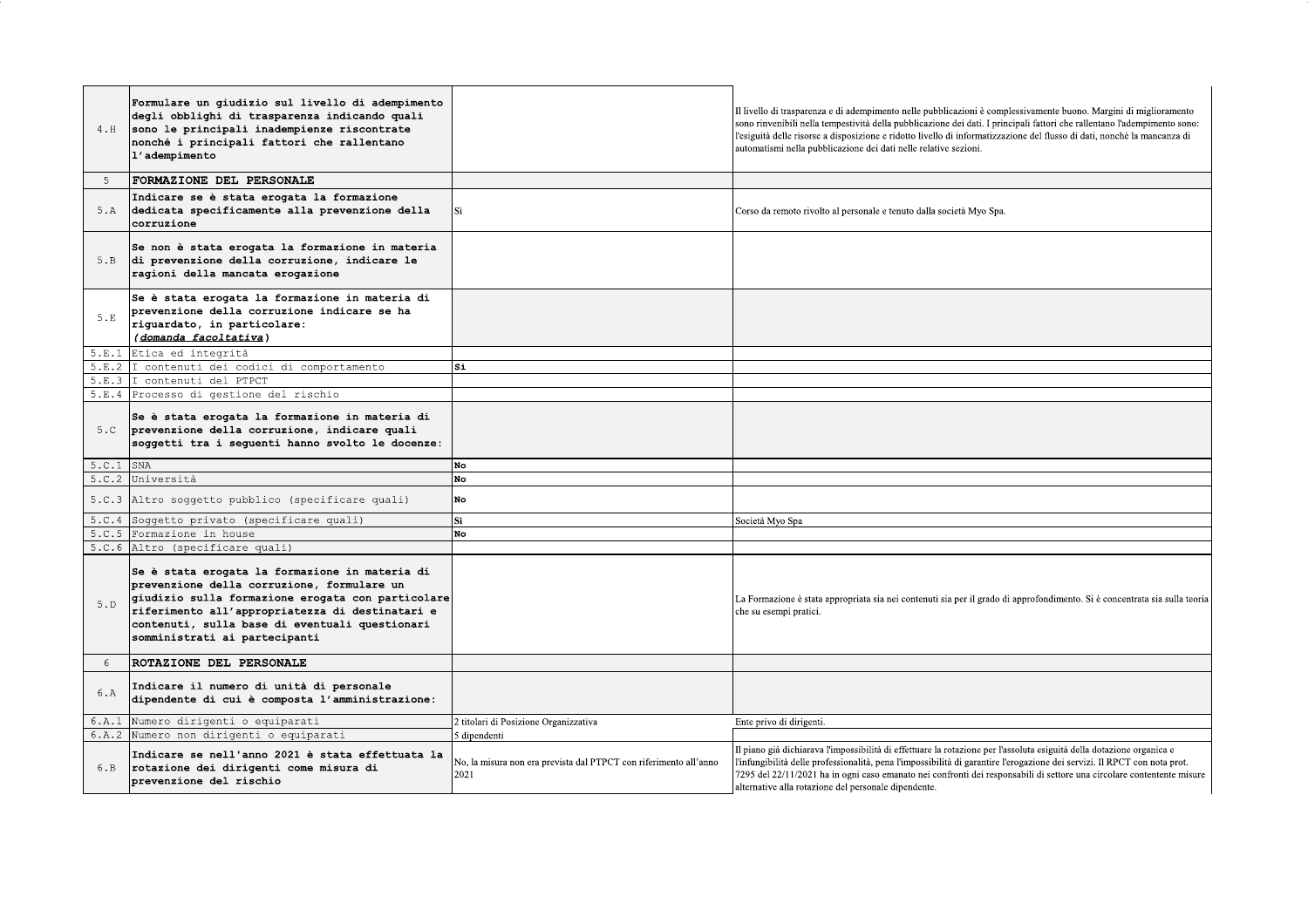| 6.C  | Indicare se l'ente, nel corso del 2021, è stato<br>interessato da un processo di riorganizzazione<br>(anche se avviato in anni precedenti e concluso o $\mathbb{N}$ o<br>in corso nel 2021<br>(domanda facoltativa)                                                                                                                                          |                                                                           |                                                                                                                                                                            |
|------|--------------------------------------------------------------------------------------------------------------------------------------------------------------------------------------------------------------------------------------------------------------------------------------------------------------------------------------------------------------|---------------------------------------------------------------------------|----------------------------------------------------------------------------------------------------------------------------------------------------------------------------|
| 7    | INCONFERIBILITÀ PER INCARICHI<br>DIRIGENZIALI D.LGS. 39/2013                                                                                                                                                                                                                                                                                                 |                                                                           |                                                                                                                                                                            |
| 7.A  | Indicare se sono state effettuate verifiche sulla<br>veridicità delle dichiarazioni rese dagli<br>interessati sull'insussistenza di cause di<br>inconferibilità                                                                                                                                                                                              | No, la misura non era prevista dal PTPCT con riferimento all'anno<br>2021 | Non si sono ravvisati elementi per ritenere che le dichiarazioni rese fossero mendaci. L'esiguità del contesto e della<br>comunità attua di fatto un controllo intrinseco. |
| 7.B  | Indicare, con riferimento all'anno 2021, se è<br>stata accertata l'inconferibilità degli incarichi<br>dirigenziali per sussistenza di condanna penale,<br>ai sensi dell'art. 3 del d.lgs. n. 39/2013                                                                                                                                                         |                                                                           | Non si sono ravvisati elementi per ritenere che le dichiarazioni rese fossero mendaci. L'esiguità del contesto e della<br>comunità attua di fatto un controllo intrinseco. |
| 8    | INCOMPATIBILITÀ PER PARTICOLARI POSIZIONI<br>DIRIGENZIALI - D.LGS. 39/2013                                                                                                                                                                                                                                                                                   |                                                                           |                                                                                                                                                                            |
| 8.A  | Indicare se sono state adottate misure per<br>verificare la presenza di situazioni di<br>incompatibilità                                                                                                                                                                                                                                                     | No, la misura non era prevista dal PTPCT con riferimento all'anno<br>2021 | Non si sono ravvisati elementi per ritenere che le dichiarazioni rese fossero mendaci. L'esiguità del contesto e della<br>comunità attua di fatto un controllo intrinseco. |
| Q    | CONFERIMENTO E AUTORIZZAZIONE INCARICHI<br>AI DIPENDENTI                                                                                                                                                                                                                                                                                                     |                                                                           |                                                                                                                                                                            |
|      | Indicare se è stata adottata una procedura<br>9.A prestabilita per il rilascio delle<br>autorizzazioni allo svolgimento di incarichi                                                                                                                                                                                                                         | No, la misura non era prevista dal PTPCT con riferimento all'anno<br>2021 | Si segue la procedura prevista dalla legge già di per sé esaustiva.                                                                                                        |
| 9.C. | Indicare se sono pervenute segnalazioni sullo<br>svolgimento di incarichi extra-istituzionali non $\mathbb N$ o<br>autorizzati                                                                                                                                                                                                                               |                                                                           |                                                                                                                                                                            |
| 10   | TUTELA DEL DIPENDENTE PUBBLICO CHE<br>SEGNALA GLI ILLECITI (WHISTLEBLOWING)                                                                                                                                                                                                                                                                                  |                                                                           |                                                                                                                                                                            |
|      | Indicare se e stata attivata una procedura per Ia<br>presentazione e la gestione di segnalazione di<br>condotte illecite da parte di dipendenti<br>10.A pubblici, come intesi all'art. 54-bis, co. 2, del Si<br>d.lgs. n. 165/2001, idonea a garantire la<br>riservatezza dell'identità del segnalante, del<br>contenuto delle segnalazioni e della relativa |                                                                           |                                                                                                                                                                            |
| 10.B | Se non è stata attivata la procedura, indicare le<br>ragioni della mancata attivazione                                                                                                                                                                                                                                                                       |                                                                           |                                                                                                                                                                            |
| 10.C | Se non è stato attivato il sistema informativo<br>dedicato, indicare attraverso quali altri mezzi<br>il dipendente pubblico può inoltrare la<br>segnalazione                                                                                                                                                                                                 | Documento cartaceo                                                        |                                                                                                                                                                            |
| 10.D | Se è stata attivata la procedura, indicare se<br>sono pervenute segnalazioni di whistleblower                                                                                                                                                                                                                                                                | Nο                                                                        |                                                                                                                                                                            |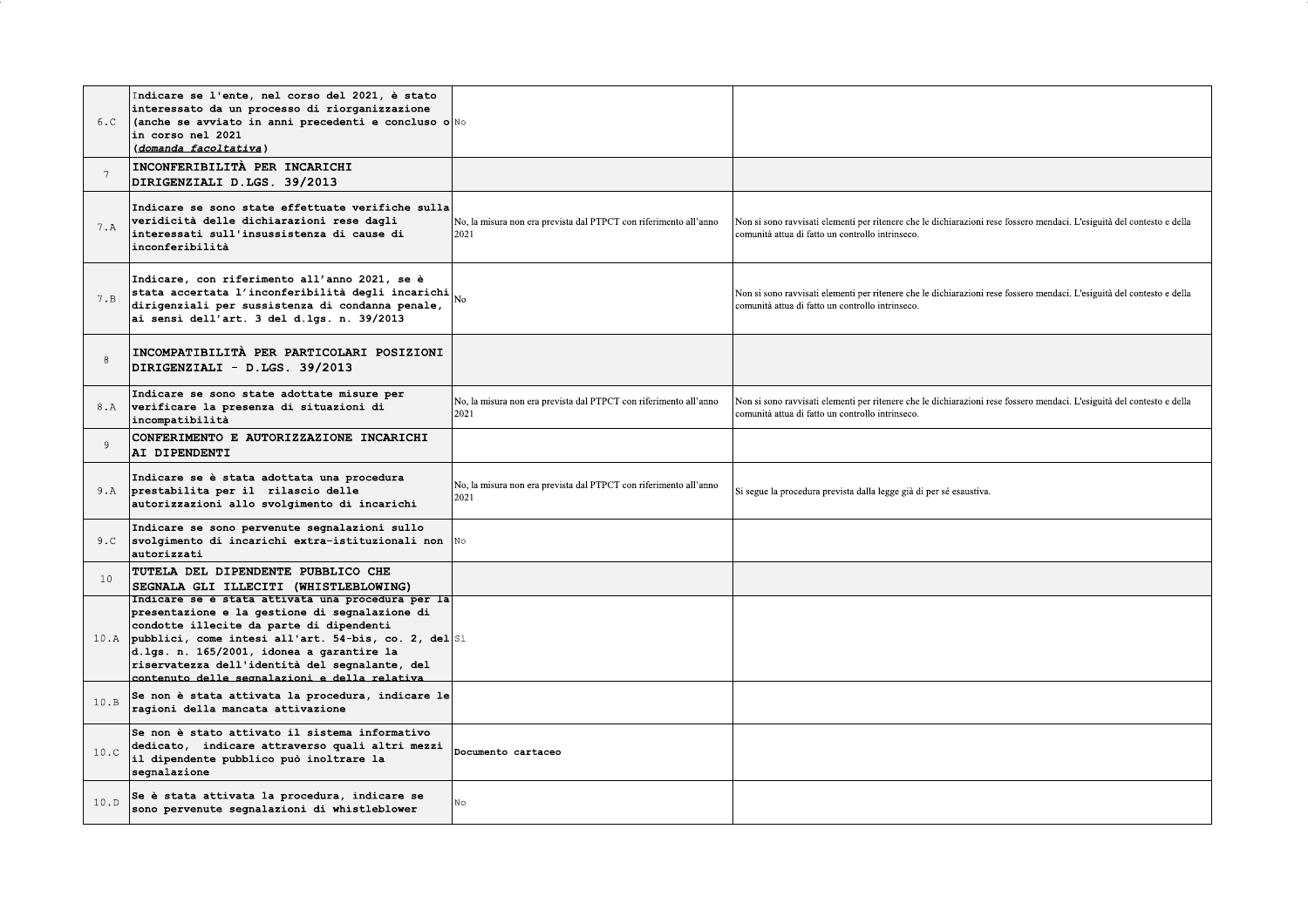|        | rormulare un giudizio sui sistema di tutela del                                                                                                                                                                                                                                                                                                                                                                                                                                |     |                                                                                                                                                                                                                                                                               |
|--------|--------------------------------------------------------------------------------------------------------------------------------------------------------------------------------------------------------------------------------------------------------------------------------------------------------------------------------------------------------------------------------------------------------------------------------------------------------------------------------|-----|-------------------------------------------------------------------------------------------------------------------------------------------------------------------------------------------------------------------------------------------------------------------------------|
|        | dipendente pubblico che segnala gli illeciti<br>10.6 indicando le misure da adottare per rafforzare la<br>garanzia di anonimato e la tutela da azioni<br>diecriminatorie (domanda facoltativa)                                                                                                                                                                                                                                                                                 |     |                                                                                                                                                                                                                                                                               |
| 11     | CODICE DI COMPORTAMENTO                                                                                                                                                                                                                                                                                                                                                                                                                                                        |     |                                                                                                                                                                                                                                                                               |
|        | Indicare se è stato adottato il codice di<br>11.A comportamento che integra e specifica il codice<br>adottato dal Governo (D.P.R. n. 62/2013)                                                                                                                                                                                                                                                                                                                                  | Sì  | Con deliberazione di Giunta Comunale n. 96 dle 20,12,2013 è stato adottato il Codice di Comportamento dell'Ente.<br>Con deliberazione di Giunta Cmunale n.105 del 18.12.2020. Detto codice è stato sostituito dal nuovo codice sulla base<br>delle linee guida ANAC del 2020. |
| 11.B   | Se è stato adottato il codice di comportamento,<br>indicare se qli obblighi di condotta ivi previsti<br>sono stati estesi a tutti i soggetti di cui<br>all'art. 2, co. 3, d.P.R. 62/2013 (collaboratori<br>e consulenti, titolari di organi e di incarichi<br>negli uffici di diretta collaborazione delle<br>autorità politiche, collaboratori di imprese<br>fornitrici di beni o servizi e che realizzano<br>opere in favore delle amministrazioni) (domanda<br>facoltativa) | lsi | Anche se non nella assoluta totalità. L'attività è in progressiva implementazione.                                                                                                                                                                                            |
|        | Se è stato adottato il codice di comportamento,<br>indicare se sono pervenute segnalazioni relative<br>11.C alla violazione del D.P.R. n. 62/2013 e delle<br>eventuali integrazioni previste dal codice<br>dell'amministrazione                                                                                                                                                                                                                                                | No  |                                                                                                                                                                                                                                                                               |
|        |                                                                                                                                                                                                                                                                                                                                                                                                                                                                                |     |                                                                                                                                                                                                                                                                               |
| 12     | PROCEDIMENTI DISCIPLINARI E PENALI                                                                                                                                                                                                                                                                                                                                                                                                                                             |     |                                                                                                                                                                                                                                                                               |
|        | Indicare se nel corso del 2021 sono stati avviati<br>12.B procedimenti disciplinari per eventi corruttivi a No<br>carico dei dipendenti                                                                                                                                                                                                                                                                                                                                        |     |                                                                                                                                                                                                                                                                               |
| 12.D   | Se nel corso del 2021 sono stati avviati<br>procedimenti disciplinari per eventi corruttivi,<br>indicare quanti sono riconducibili a fatti<br>penalmente rilevanti (il numero di procedimenti<br>per ciascuna tipologia; lo stesso procedimento<br>può essere riconducibile a più reati):                                                                                                                                                                                      |     |                                                                                                                                                                                                                                                                               |
|        | $12.D.1$ Peculato - art. 314 c.p.                                                                                                                                                                                                                                                                                                                                                                                                                                              |     |                                                                                                                                                                                                                                                                               |
|        | $12.D.2$ Concussione - art. 317 c.p.                                                                                                                                                                                                                                                                                                                                                                                                                                           |     |                                                                                                                                                                                                                                                                               |
| 12.D.3 | Corruzione per l'esercizio della funzione - art.<br>318 c.p.                                                                                                                                                                                                                                                                                                                                                                                                                   |     |                                                                                                                                                                                                                                                                               |
| 12.D.4 | Corruzione per un atto contrario ai doveri di<br>ufficio -art. 319 c.p.                                                                                                                                                                                                                                                                                                                                                                                                        |     |                                                                                                                                                                                                                                                                               |
|        | 12.D.5 Corruzione in atti giudiziari -art. 319ter c.p.                                                                                                                                                                                                                                                                                                                                                                                                                         |     |                                                                                                                                                                                                                                                                               |
| 12.D.6 | Induzione indebita a dare o promettere utilità -<br>art. 319quater c.p.                                                                                                                                                                                                                                                                                                                                                                                                        |     |                                                                                                                                                                                                                                                                               |
| 12.D.7 | Corruzione di persona incaricata di pubblico<br>servizio -art. 320 c.p.                                                                                                                                                                                                                                                                                                                                                                                                        |     |                                                                                                                                                                                                                                                                               |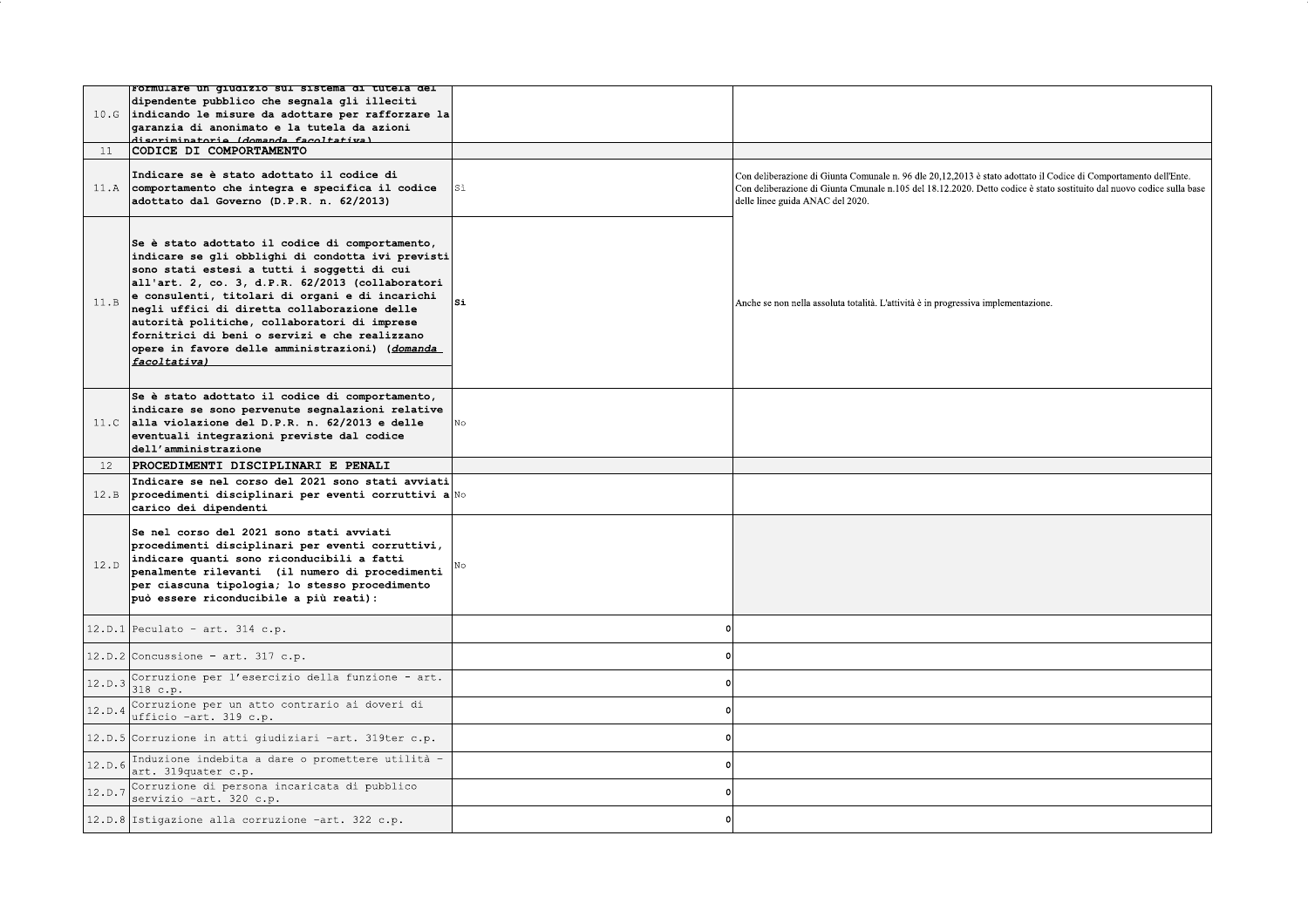| 12.D.9                   | Traffico di influenze illecite -art. 346-bis<br>c.p.                                                                                                                                                                                                                               | $\Omega$ |  |
|--------------------------|------------------------------------------------------------------------------------------------------------------------------------------------------------------------------------------------------------------------------------------------------------------------------------|----------|--|
| 12.D.1<br>$\overline{0}$ | Turbata libertà degli incanti -art. 353 c.p.                                                                                                                                                                                                                                       |          |  |
| $\mathbf{1}$             | 12.D.1 Turbata libertà del procedimento di scelta del<br>contraente -art. 353 c.p.                                                                                                                                                                                                 |          |  |
| 12.D.1<br>$\overline{2}$ | Altro (specificare quali)                                                                                                                                                                                                                                                          |          |  |
|                          | indicare a quali aree di rischio sono<br>riconducibili i procedimenti disciplinari per<br>12.E eventi corruttivi, penalmente rilevanti e non<br>(Indicare il numero di procedimenti per ciascuna<br>delle sottostanti aree):                                                       |          |  |
|                          | 12.E.1 Contratti pubblici                                                                                                                                                                                                                                                          |          |  |
|                          | $12.E.2$ Incarichi e nomine                                                                                                                                                                                                                                                        |          |  |
|                          | Provvedimenti ampliativi della sfera giuridica<br>12.E.3 dei destinatari privi di effetto economico<br>diretto ed immediato per il destinatario                                                                                                                                    |          |  |
|                          | Provvedimenti ampliativi della sfera giuridica<br>12.E.4 dei destinatari con effetto economico diretto ed<br>immediato per il destinatario                                                                                                                                         |          |  |
|                          | 12.E.5 Acquisizione e gestione del personale                                                                                                                                                                                                                                       |          |  |
| 12.F                     | Indicare se nel corso del 2021 sono stati avviati<br>a carico dei dipendenti procedimenti disciplinari<br>per violazioni del codice di comportamento, anche<br>se non configurano fattispecie penali                                                                               |          |  |
| 13                       | <b>ALTRE MISURE</b>                                                                                                                                                                                                                                                                |          |  |
|                          | Indicare se si sono verificate violazioni dei<br>divieti contenuti nell'art. 35 bis del d.lgs. n.<br>13.A 165/2001 per i soggetti condannati, anche con<br>sentenza non passata in giudicato, per i reati di<br>cui al Capo I, Titolo II, Libro II, c.p.                           |          |  |
| 13.B                     | Indicare se ci sono stati casi di attivazione<br>delle azioni di tutela previste in eventuali<br>protocolli di legalità o patti di integrità<br>inseriti nei contratti stipulati                                                                                                   | No       |  |
| 14                       | ROTAZIONE STRAORDINARIA                                                                                                                                                                                                                                                            |          |  |
|                          | Indicare se si è reso necessario adottare<br>provvedimenti di rotazione straordinaria del<br>$14.A$ personale di cui all'art. 16, co. 1, lett. 1-<br>quater, d.lgs.165/2001, a seguito dell'avvio di<br>procedimenti penali o disciplinari per le<br>condotte di natura corruttiva | No       |  |